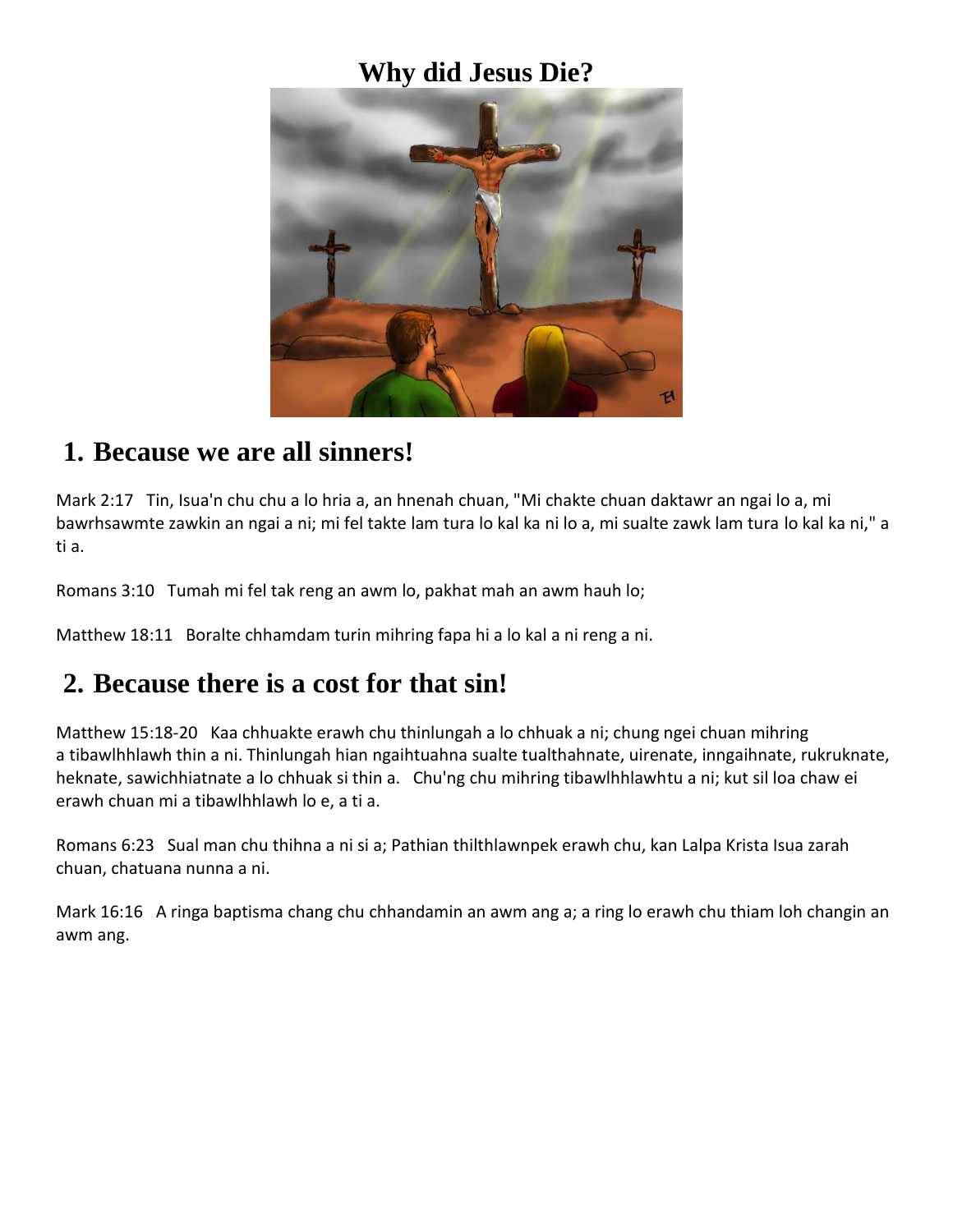

**There is a cost for sin!**

# **3. Because Jesus died and paid for our sins on the cross!**

Matthew 1:21 Fapa a hring ang a, a hmingah ISUA i sa ang: Ani chuan A mite an thil tihsual lakah a chhandam dawn si a, a ti a.

Romans 5:8 Nimahsela Pathian chuan a mi hmangaihna chu fak tlakin a lantir a, mi sualte kan la nih laia Krista kan aia a thih avng khan.

John 3:16 Pathianin khawvel a hmangaih em em a, chutichuan a Fapa mal neih chhun a pe a, amah chu tupawh a ring apiang an boral loh a, chatuana nunna an neih zawkna'n.

Matthew 18:11 Boralte chhamdam turin mihring fapa hi a lo kal a ni reng a ni.

## **4. Salvation is a free gift, not by good works. You must take God's word for it, and trust Jesus alone!**

Acts 4:12 Mi dang tuma hnenah chhandamna a awm lo; van hnuaia mihring sak zingah, min chhandam tur hming dang reng a awm lo," a ti a.

Ephesians 2:8-9 Rinna avanga khawngaihnaa chhandam in ni; nangmahni thawh chhuah a ni lo a, Pathian thilpek a ni; thiltih avang a ni lo e, chutilochuan miin an chhuang dah ang e.

Titus 3:5 Thil fel taka tih, keimahni ngeia tihte chu, chu mi avang ni loin, siamtharna silna leh Thlarau Thianghlim siamthat lehna chuanin a khawngaihna ang zel zawkin min chhandam ta.

# **5. We must put our faith and trust in Christ alone!**

Mark 9:23 Tin, Isua'n a hnenah, "I theih chuan a maw! ringtu atan chuan engkim tih theih a ni a sin," a ti a.

Mark 1:15 "Hun chu a lo thleng ta a, Pathian ram pawh a lo hnai ta; sim u la Chanchin Tha hi ring rawh u," a ti zel a.